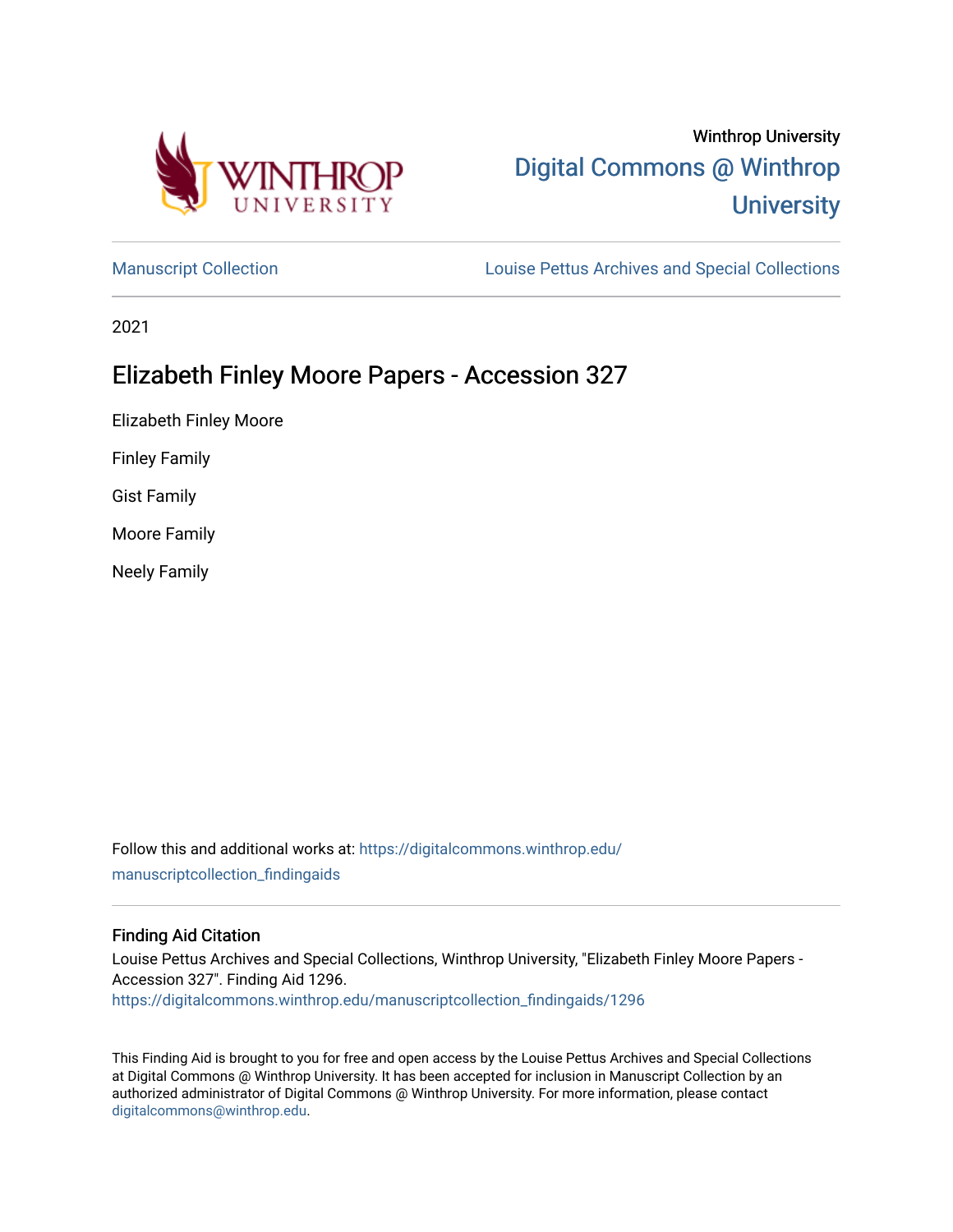## **WINTHROP UNIVERSITY LOUISE PETTUS ARCHIVES & SPECIAL COLLECTIONS**

**MANUSCRIPT COLLECTION**

# **ACCESSION 327**

# **ELIZABETH FINLEY MOORE PAPERS**

1763-1975

3 Boxes, 20 Folders

**CELLER**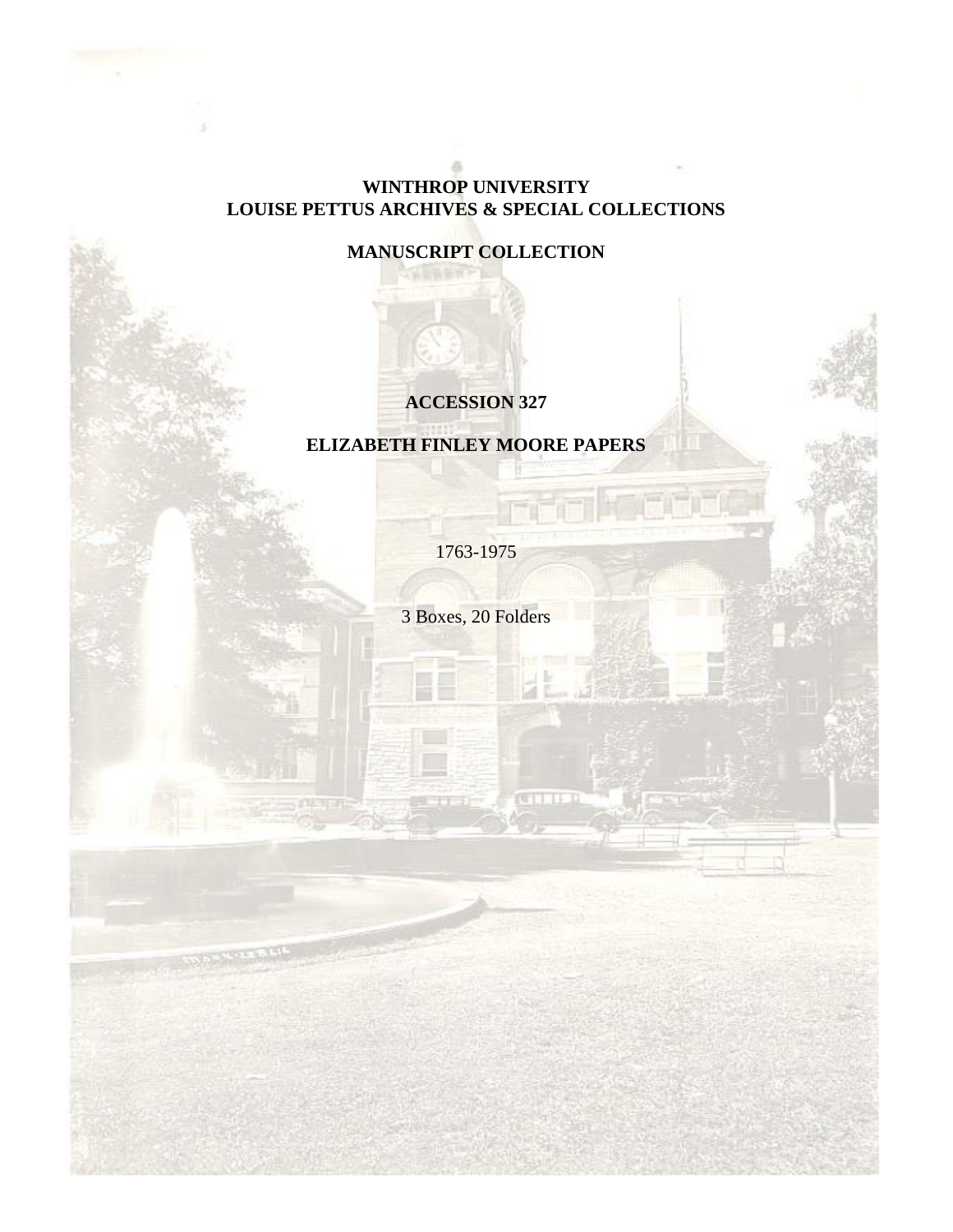### **WINTHROP UNIVERSITY LOUISE PETTUS ARCHIVES AND SPECIAL COLLECTIONS**

### **MANUSCRIPT COLLECTION**

ADDITIONS:  $\qquad \qquad , \qquad \qquad , \qquad$ 

ACC. NO.: **327** PROCESSED BY: Kathryn L. Bridges NO. OF SECTIONS: 2

### **ELIZABETH FINLEY MOORE PAPERS**

**1**

The Elizabeth Finley Moore Papers were deposited with the University Archives by Mrs. William Gist Finley on July 1, 1980. Twelve additional pieces were donated by Mr. Joseph E. Hart, Jr. on July 17, 1980.

> Linear feet of shelf space occupied: .75 Approximate number of pieces: 1500

Literary Rights: For information concerning literary rights please contact the Louise Pettus Archives & Special Collections at Winthrop University.

Notice was released to NUCMC on December 1, 1980. (See the collection control file for additional notices.)

Scope and Content Note: **The Elizabeth Finley Moore Paper consists of correspondence, land grants, deeds, surveys and other legal documents (1763-1864), photographs, and newspaper clippings relating to some of the oldest families in the Catawba region. Documents trace area land ownership for several family names, including Neely, Finley, Moore, Gist, and Crenshaw. Several documents bear the signatures of Charles Pinckney or Henry Middleton. The collection also contains correspondence from family in Ireland, from students at Troy Female Seminary and the College of Charleston, and from family in World Wars I and II. There are papers relating to S.C. activities in the Revolution; S.C. including the Revolutionary War Recollections of Major Henry Moore (1755-1842), churches and church people; The Daughters of the American Revolution in York, S.C.; David Edward Finley, director of the National Gallery of Art; and the restoration of Rose Hill, the Union County mansion of SC Governor William Henry Gist (1807-1874). The collection is a valuable record of several generations of Moore family life**.

Transfer of Items: None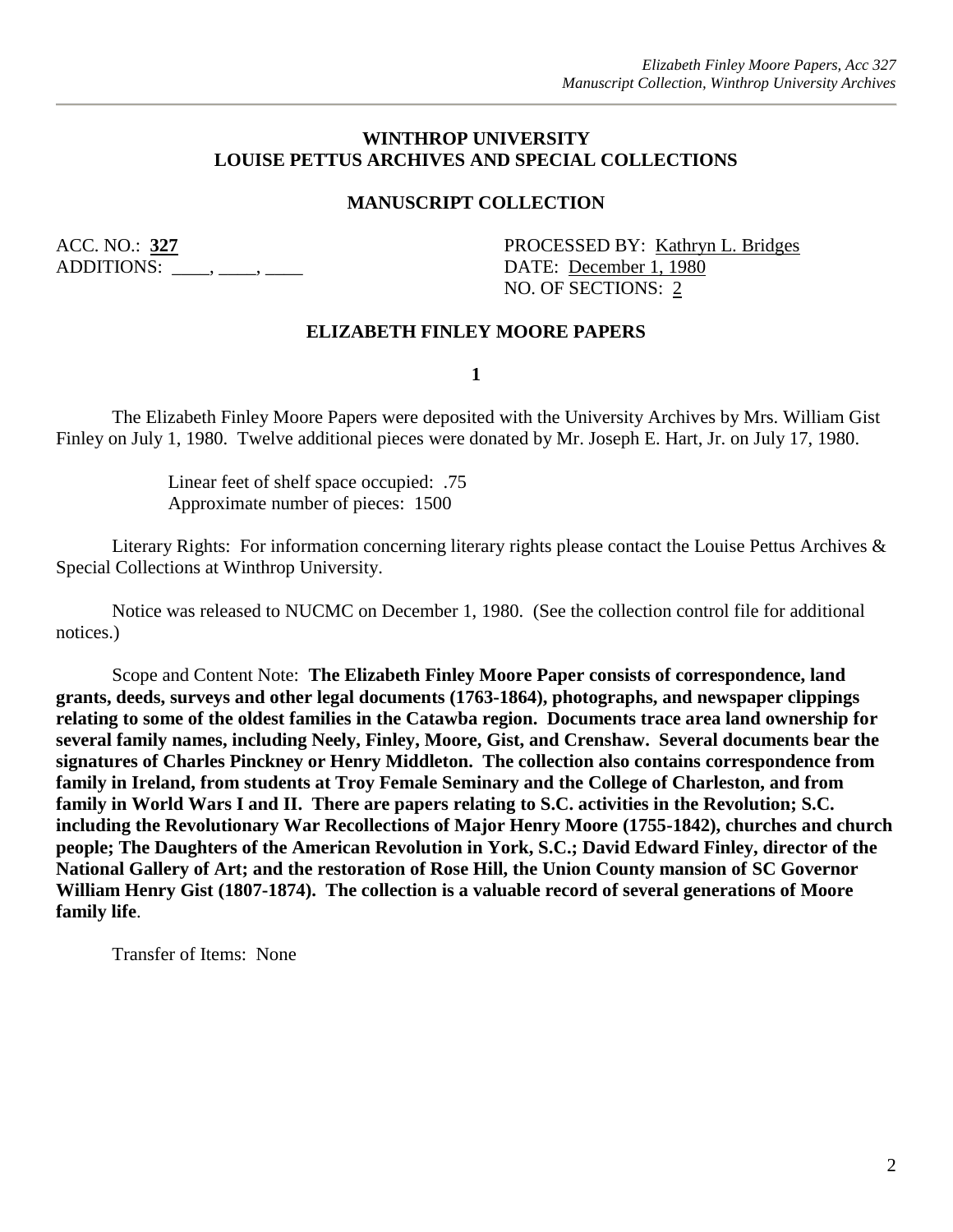### **DESCRIPTION OF SERIES**

### **Box(es) Folder(s) Series Year(s)**

1 1 GENEALOGICAL FILE 1925, 1934-1943, Sketch of Margaret Adams Gist and correspondence relating to Gist, 1975, nd Hill and Adair-Nixon families. Of particular interest is a typescript copy of the American Revolutionary War recollections of Major Henry Moore (1755-1842), titled "Major Henry Moore's Recollections of the Revolutionary War in South Carolina and Georgia Until the Fall of Charleston in 1780, on the  $13<sup>th</sup>$  of May." In chronological order.

### 1 2 LAND GRANTS, DEEDS, INDENTURES, AND RELATED 1763-1864, nd LEGAL DOCUMENTS

This series consists of 20-30 land grants, deeds, indentures, surveys, and other documents from North and South Carolina covering many different family transactions including a list of slaves (nd). Also included are several documents signed by Charles Pinckney. NOTE: Most of the locations are in the Carolina backcountry and include several that are in Mecklenburg County, NC and York County, SC, however because of shifts in state boundary lines, some of the land areas will now be in different counties or states, and Craven County, S.C. is not in existence today. Below are a copy examples.



## 1 3-5 GENERAL CORRESPONDENCE 1809, 1816-1820,

Various family and business letters from family in Ireland in the early 1829, 1835, 1855-1800's. Also included is a letter from Elizabeth Finley Moore to 1865, 1872, 1904, Senator Brown, describing the three years Woodrow Wilson lived in 1937-1942, 1951- Columbia as a young man. In chronological order. 1952, 1966, 1970-

1971, nd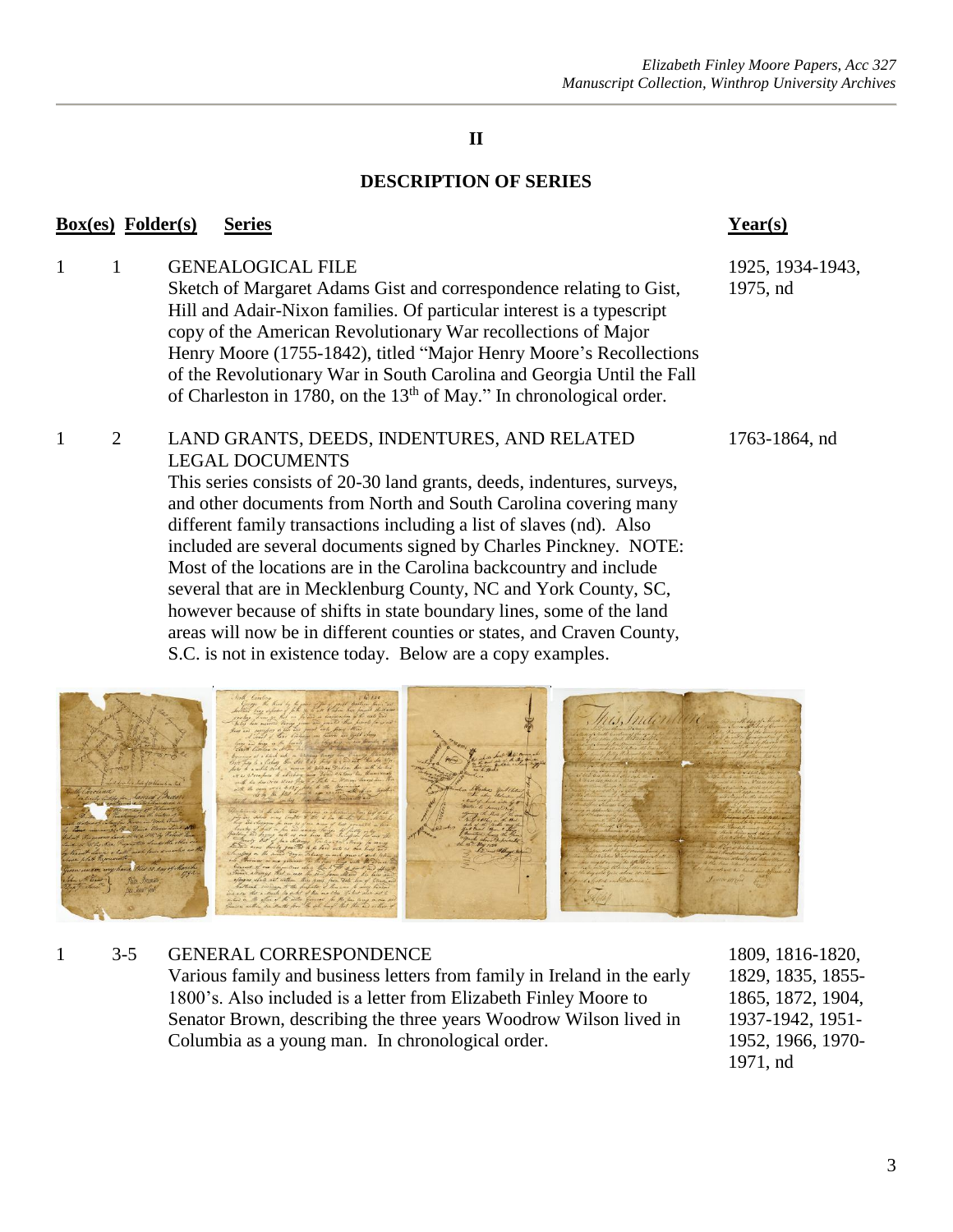# **DESCRIPTION OF SERIES (cont.)**

| <b>Box(es)</b> Folder(s) |   | <b>Series</b>                                                                                                                                                                                                                                                                                                                                                                                                                                                                                                                                                                                                                                                                                                                                                                                                                                                                                                                                         | $Year(s)$     |
|--------------------------|---|-------------------------------------------------------------------------------------------------------------------------------------------------------------------------------------------------------------------------------------------------------------------------------------------------------------------------------------------------------------------------------------------------------------------------------------------------------------------------------------------------------------------------------------------------------------------------------------------------------------------------------------------------------------------------------------------------------------------------------------------------------------------------------------------------------------------------------------------------------------------------------------------------------------------------------------------------------|---------------|
| $\mathbf{1}$             | 6 | <b>CORRESPONDENCE FROM TROY FEMALE SEMINARY</b><br>This series consists of originals and typescript copies of letters from<br>staff and students to Eliza Ann Beamguard Neely (1811-1886)<br>reporting the unexpected death of her daughter Harriet Neely (1839-<br>1855). Her other Lizzie Neely Moore (1837-1874) was with her sister<br>when Harriet died and many of the letters are written to her or for her.<br>There also some letters concerning the passing of her other sister Jane<br>Eliza Neely Mclure (1835-1858). Of particular interest is a letter<br>written to Eliza Neely concerning the passing of Harriet by Emma<br>Hart Willard (1787-1870), noted women's rights activist and founder<br>of the first school for women's higher education, Troy Female<br>Seminary (later renamed Emma Willard School). Also included are<br>letters to Elizabeth Neely after her return home from the Seminary. In<br>chronological order. | 1855, 1858    |
| $\mathbf{1}$             | 7 | CORRESPONDENCE FROM W. BEDFORD MOORE, JR.<br>Letters written by Bedford Moore to his parents from Sumter,<br>Yorkville, and the College of Charleston. Also included are Moore's<br>Freshman grade reports at the College. In chronological order.                                                                                                                                                                                                                                                                                                                                                                                                                                                                                                                                                                                                                                                                                                    | 1902-1904, nd |
| $\mathbf{1}$             | 8 | CORRESPONDENCE AND RELATED PAPERS PERTAINING TO<br><b>WORLD WAR I</b><br>Includes correspondence relating to Joseph MacLean's Red Cross<br>Work in Charleston and letters from W. Bedford Moore, Jr. in<br>Washington, D.C., New York and Paris. Also included are<br>photographs taken in Europe and newspaper clippings reporting the<br>end of the war. In chronological order.                                                                                                                                                                                                                                                                                                                                                                                                                                                                                                                                                                    | 1911-1919     |
| $\overline{2}$           | 9 | CORRESPONDENCE FROM W. BEDFORD MOORE III<br>Letters written by Cadet Moore while in training at U.S. Naval Air<br>Station, Jacksonville, Florida. Moore describes life on the base and<br>the naval flight training program. In chronological order.                                                                                                                                                                                                                                                                                                                                                                                                                                                                                                                                                                                                                                                                                                  | 1942          |
| $\overline{2}$           |   | 10-11 MOORE FAMILY CORRESPONDENCE<br>Includes letters from Sarah Moore at Harcum Junior College, Byrn<br>Mawr, Pennsylvania. Also included are letters relating to family<br>activities in the war effort at home. In chronological order.                                                                                                                                                                                                                                                                                                                                                                                                                                                                                                                                                                                                                                                                                                            | 1940-1945     |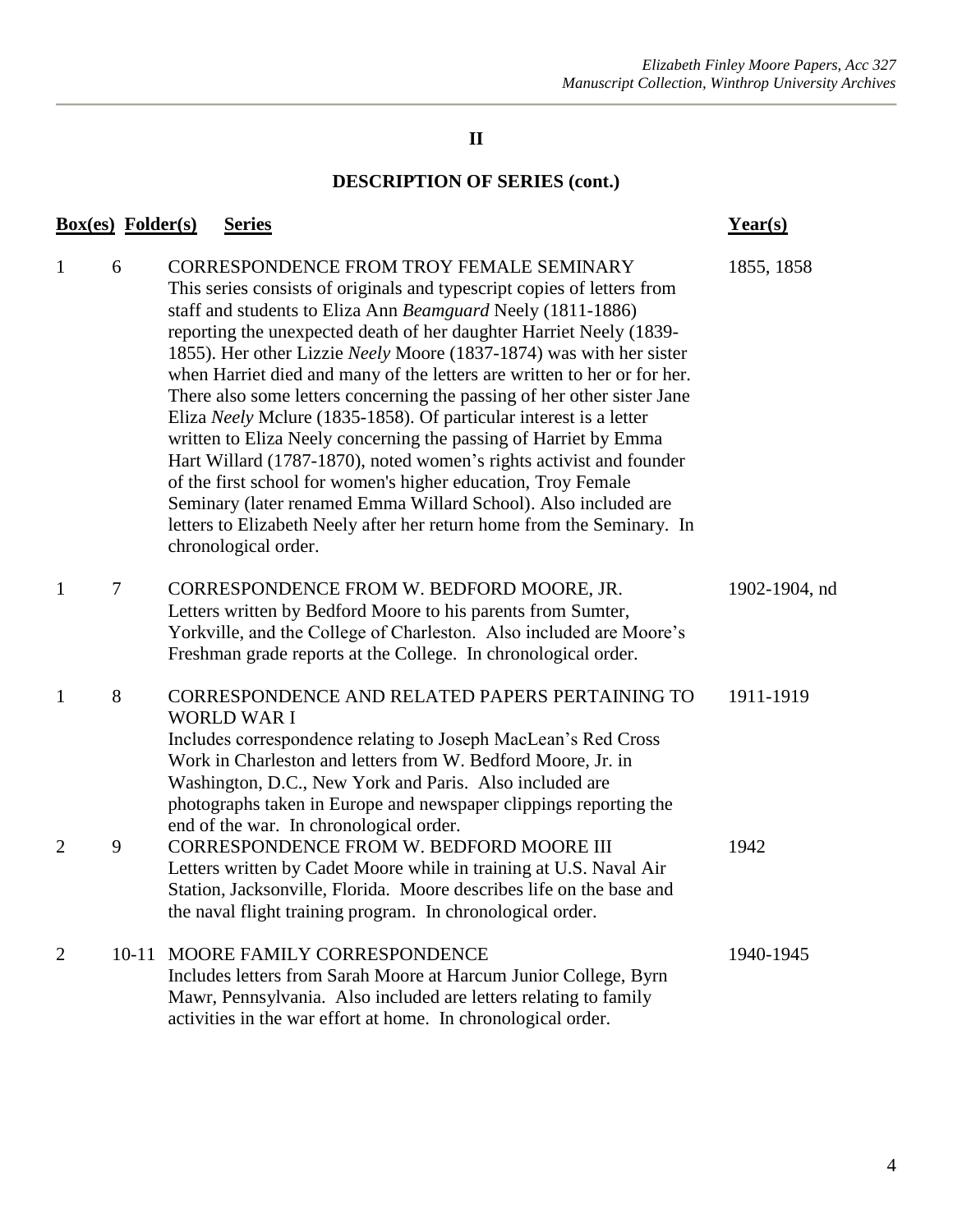# **DESCRIPTION OF SERIES (cont.)**

|                | <b>Box(es)</b> Folder(s) | <b>Series</b>                                                                                                                                                                                                                                                                                                                                                               | Year(s)                                  |
|----------------|--------------------------|-----------------------------------------------------------------------------------------------------------------------------------------------------------------------------------------------------------------------------------------------------------------------------------------------------------------------------------------------------------------------------|------------------------------------------|
| $\overline{2}$ | 12                       | NEWSPAPER CLIPPINGS RELATING TO WORLD WAR II<br>Includes newspaper clippings from The State, The Columbia Record,<br>The Yorkville Enquirer, and The New York Times. Articles include<br>letters from overseas servicemen and reports of the Moore family in<br>military service. In chronological order.                                                                   | 1939-1944, nd                            |
| $\overline{2}$ | 13                       | PAPERS RELATING TO DAVID EDWARD FINLEY<br>Mostly newspaper clippings from The State, The Columbia Record,<br>The New York Times, The Washington Daily News, and The Times-<br>Herald (Washington, D.C.). Also included is a sketch of Finley, who<br>served as the first director of the National Gallery of Art in<br>Washington, D.C. In chronological order.             | 1909, 1931, 1940-<br>1956, nd            |
| $\overline{2}$ | 14                       | PAPERS RELATING TO THE RESTORATION OF ROSE HILL<br>Mostly correspondence relating to Elizabeth Finley Moore's work in<br>the restoration of the Union County, S.C. home of Governor William<br>Henry Gist. Includes various notes pertaining to furniture on loan for<br>display at Rose Hill. In chronological order.                                                      | 1944, 1961-1968, nd                      |
| $\overline{2}$ | 15                       | PAPERS RELATING TO FAMILY ACTIVITIES<br>Mostly newspaper clippings from The State, The Columbia Record,<br>The News and Courier, and The Yorkville Enquirer. Articles relate to<br>Finley and Moore family activities. Includes club and marriage<br>announcements. In chronological order.                                                                                 | 1850, 1916, 1927-<br>1959, 1971-1974, nd |
| 3              | 16                       | <b>GENERAL HISTORY FILE</b><br>Mostly newspaper clippings from The Yorkville Enquirer, The<br>Charlotte Observer, The State, and The Columbia Record. Stories<br>relate to South Carolina and Revolutionary people and events. NOTE:<br>Several articles are written by Margaret Adams Gist. Also included is<br>an essay on Ann Pamela Cunningham. In chronological order. | 1924, 1931, 1937,<br>1945-1949, 1975, nd |
| 3              | 17                       | NEWSPAPER CLIPPINGS RELATING TO THE DAUGHTERS<br>OF THE AMERICAN REVOLUTION AND ITS ACTIVITIES<br>Mostly clippings from The Yorkville Enquirer describing activities of<br>the King's Mountain Chapter, Daughters of the American Revolution<br>(D.A.R.), in York, S.C. NOTE: Margaret Adams Gist served as<br>chapter historian. In chronological order.                   | 1927, 1942-1946, nd                      |